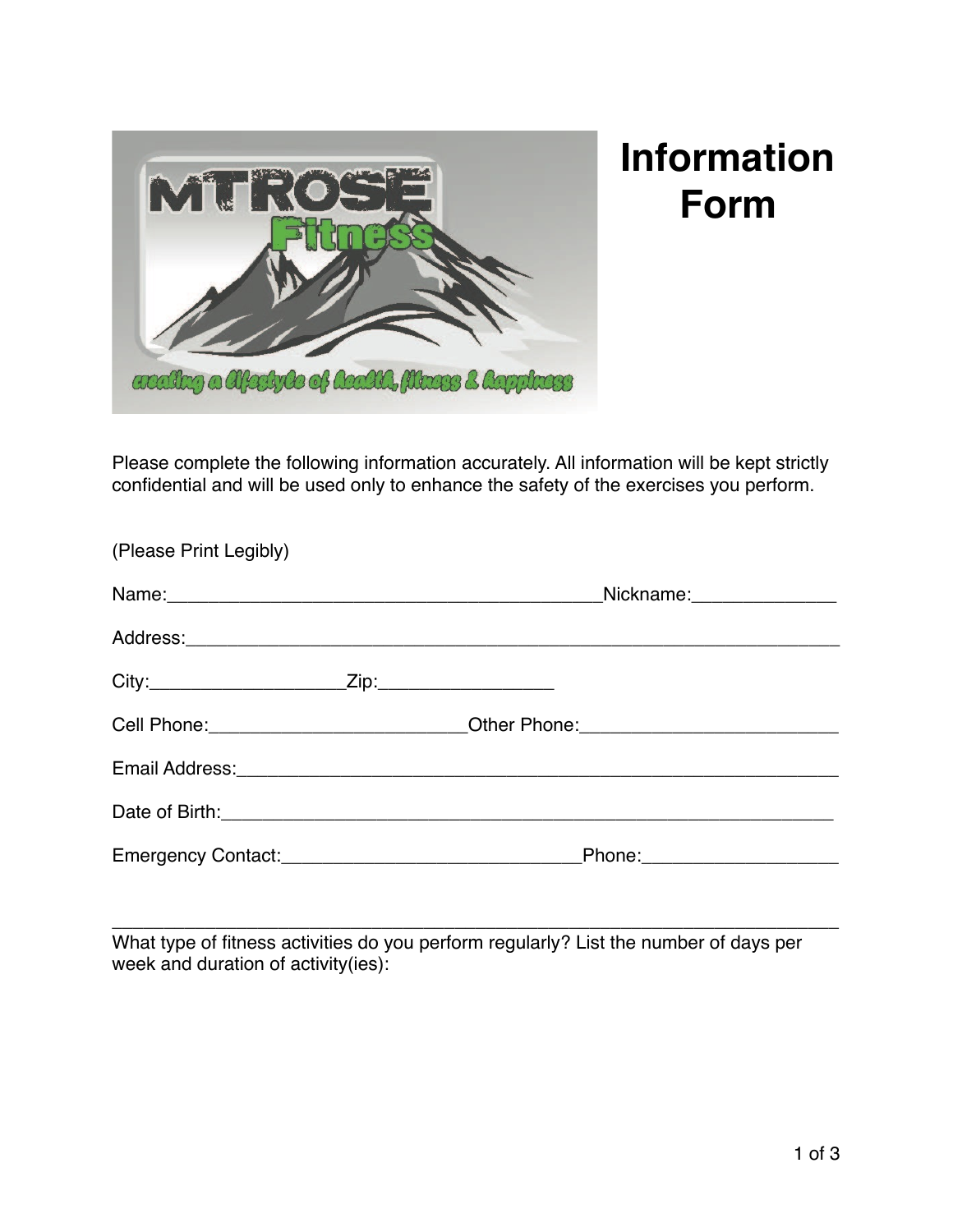\_\_\_\_\_\_\_\_\_\_\_\_\_\_\_\_\_\_\_\_\_\_\_\_\_\_\_\_\_\_\_\_\_\_\_\_\_\_\_\_\_\_\_\_\_\_\_\_\_\_\_\_\_\_\_\_\_\_\_\_\_\_\_\_\_\_\_\_\_\_ Please circle any of the following conditions that apply to you:

| <b>Heart Attack</b>                                               | Cancer                         | Seizure                    | <b>Stroke</b> | <b>Diabetes</b>  |
|-------------------------------------------------------------------|--------------------------------|----------------------------|---------------|------------------|
| Lung problems                                                     | <b>High Cholesterol</b>        | <b>High Blood Pressure</b> |               | <b>Arthritis</b> |
| Osteoporosis                                                      | <b>Exercise Induced Asthma</b> |                            |               | Asthma           |
| Are you currently taking any prescription(s) or over the counter? |                                | Please list them and       |               |                  |

why you are taking them.

| Do you Smoke? Yes No                    |  |
|-----------------------------------------|--|
| If yes, how often and how many per day: |  |

 $\_$  , and the set of the set of the set of the set of the set of the set of the set of the set of the set of the set of the set of the set of the set of the set of the set of the set of the set of the set of the set of th

\_\_\_\_\_\_\_\_\_\_\_\_\_\_\_\_\_\_\_\_\_\_\_\_\_\_\_\_\_\_\_\_\_\_\_\_\_\_\_\_\_\_\_\_\_\_\_\_\_\_\_\_\_\_\_\_\_\_\_\_\_\_\_\_\_\_\_\_\_\_

Do you have any past Injuries?\_\_\_\_\_\_\_\_\_\_\_\_\_\_\_\_\_\_\_\_\_\_\_\_\_\_\_\_\_\_\_\_\_\_\_\_\_\_\_\_\_\_\_\_\_

Are you currently experience any problems with any of the following? Please circle any that apply:

\_\_\_\_\_\_\_\_\_\_\_\_\_\_\_\_\_\_\_\_\_\_\_\_\_\_\_\_\_\_\_\_\_\_\_\_\_\_\_\_\_\_\_\_\_\_\_\_\_\_\_\_\_\_\_\_\_\_\_\_\_\_\_\_\_\_\_\_\_\_

| <b>Muscle Cramping</b>      | Low Back Pain     | Middle Back Pain    | Upper Back Pain             |
|-----------------------------|-------------------|---------------------|-----------------------------|
| <b>Shoulders</b>            | <b>Chest Pain</b> | <b>Shin Splints</b> | Hands                       |
| Feet/Ankles                 | <b>Hips</b>       | Calves              | Knees                       |
| <b>Migraines</b>            | <b>Dizziness</b>  | Fainting            | <b>Loss of Coordination</b> |
| <b>Irregular Heart Beat</b> |                   | Fibromyalgia        |                             |

List any other problems you might have or experiencing: